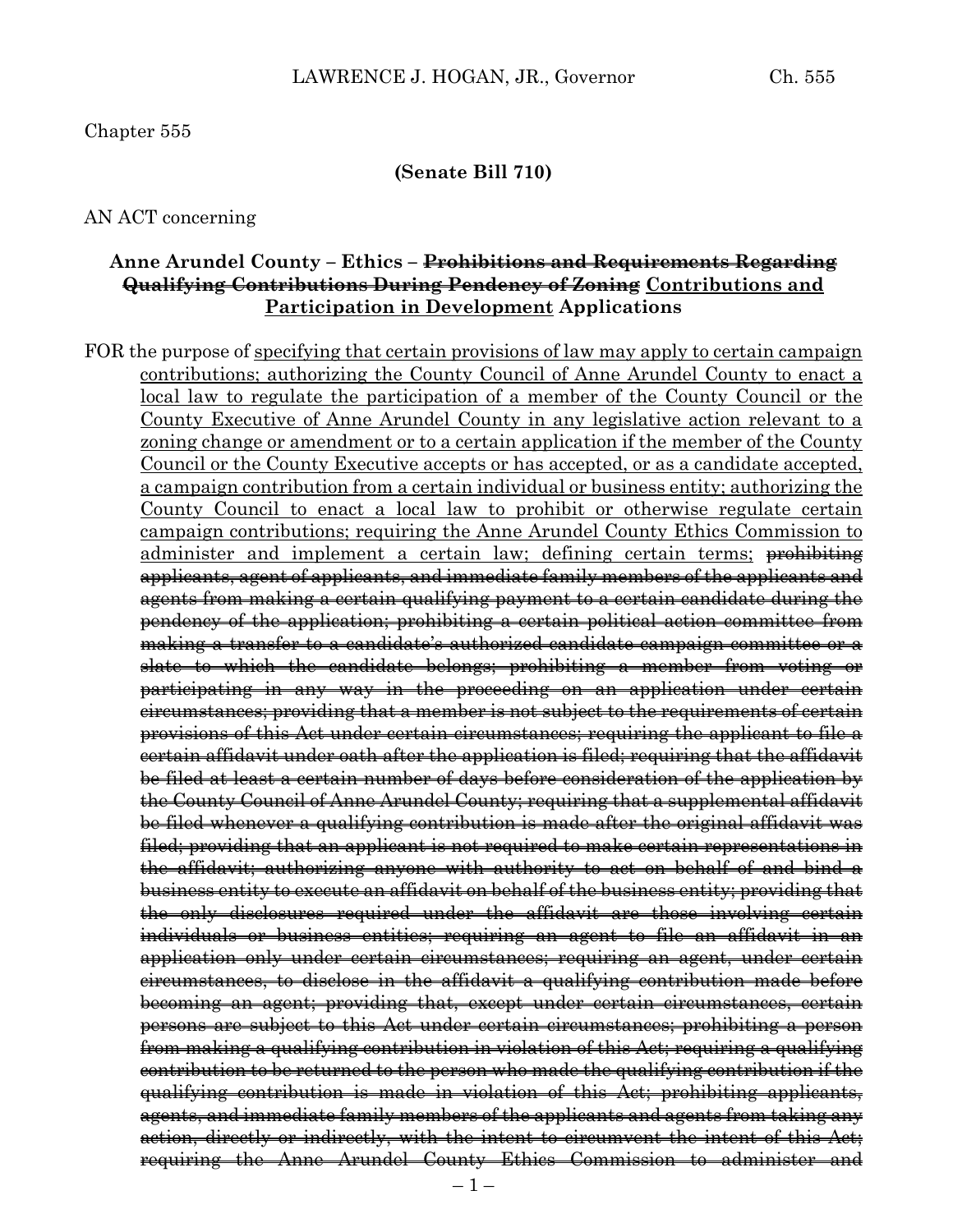implement the provisions of this Act; defining certain terms; providing for the application of this Act; making the provisions of this Act severable; and generally relating to ethics in Anne Arundel County.

BY repealing and reenacting, without amendments,

Article – Election Law Section  $\frac{1-101(a)}{(c)}$ , (c), (ff), (oo), and (tt) and  $\frac{13-306(a)(1)}{2}$  and  $\frac{2}{2}$  1–101(a) and (o) Annotated Code of Maryland (2017 Replacement Volume and 2018 Supplement)

# BY adding to

Article – Election Law Section 13–504.1 Annotated Code of Maryland (2017 Replacement Volume and 2018 Supplement)

BY repealing and reenacting, with amendments, Article – General Provisions Section  $5-104(a)$ Annotated Code of Maryland (2014 Volume and 2018 Supplement)

BY adding to

Article – General Provisions Section 5–869 through 5–871 to be under the new part "Part XI. Special Provisions for Anne Arundel County" Annotated Code of Maryland (2014 Volume and 2018 Supplement)

SECTION 1. BE IT ENACTED BY THE GENERAL ASSEMBLY OF MARYLAND, That the Laws of Maryland read as follows:

# **Article – Election Law**

 $1-101$ .

(a) In this article the following words have the meanings indicated unless a different meaning is clearly intended from the context.

(c) "Authorized candidate campaign committee" means a political committee established under Title 13 of this article and authorized by a candidate to promote the candidate's candidacy.

(o) (1) "Contribution" means the gift or transfer, or promise of gift or transfer, of money or other thing of value to a campaign finance entity to promote or assist in the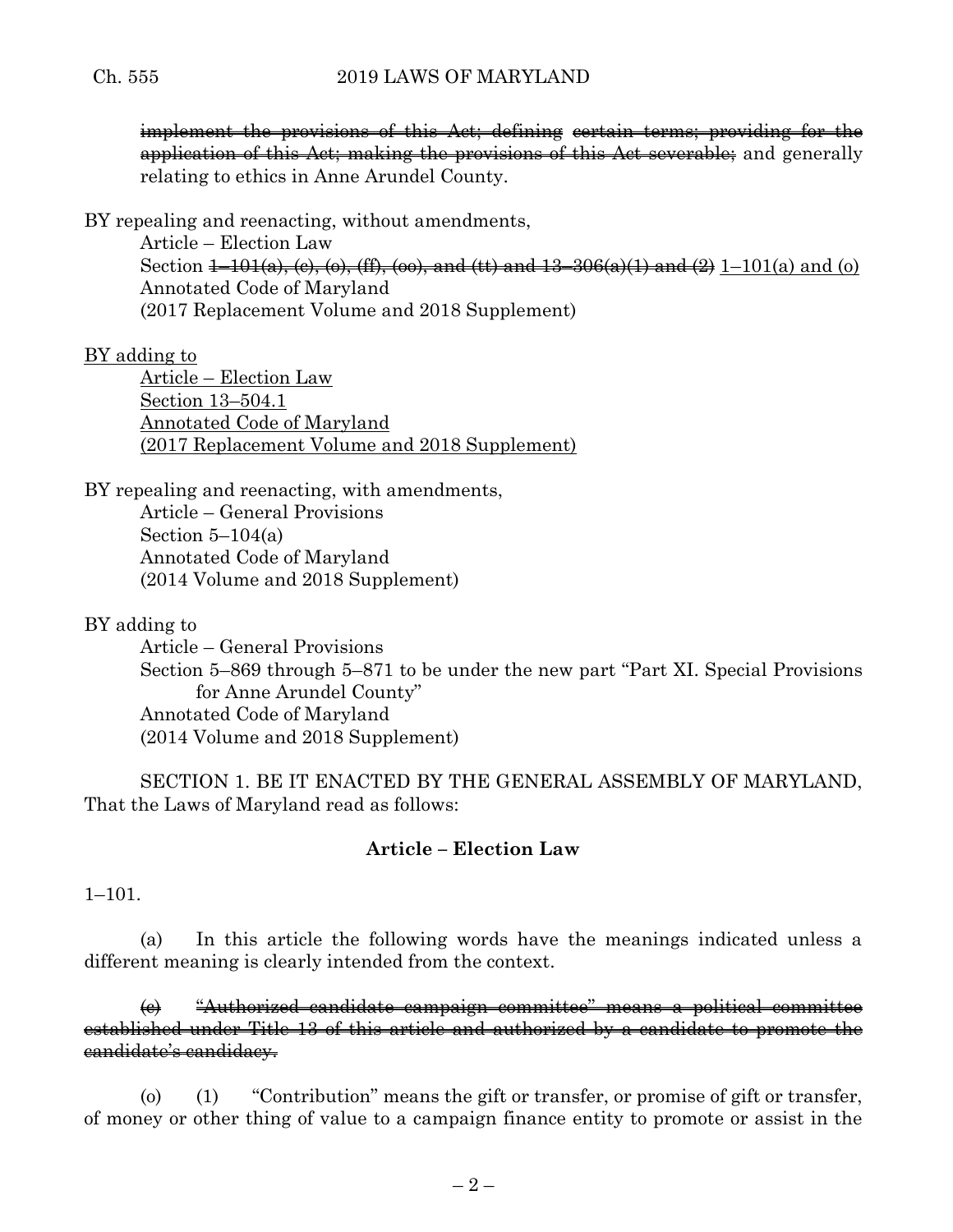promotion of the success or defeat of a candidate, political party, question, or prospective question.

- (2) "Contribution" includes:
	- (i) proceeds from the sale of tickets to a campaign fund–raising

event; and

(ii) a coordinated expenditure as defined in  $\S$  13–249 of this article.

(3) "Contribution" does not include the costs associated with the establishment, administration, or solicitation of voluntary contributions to a political action committee established by a corporation, limited liability company, general partnership, limited partnership, membership organization, trade association, cooperative, or corporation without capital stock as long as the political action committee only solicits contributions from employees of the organization that established the political action committee, or members of the organization that established the political action committee, and the employees or members are participating in a payroll deduction program established by the employer of the employee or member.

## (ff) "Political action committee" means a political committee that is not:

- (1) a political party;
- $\left( 2 \right)$  a central committee;
- $\left(\frac{3}{2}\right)$  a slate;
- (4) a legislative party caucus committee;
- (5) an authorized candidate campaign committee; or
- (6) a ballot issue committee.

(oo) "Slate" means a political committee of two or more candidates who join together to conduct and pay for joint campaign activities.

(tt) "Treasurer" means an individual appointed in accordance with Title 13, Subtitle 2 of this article.

13–306.

 $(a)$   $(1)$  In this section the following words have the meanings indicated.

 $\left( 2\right)$   $\left( 4\right)$   $\left( 4\right)$   $\left( 4\right)$   $\left( 4\right)$   $\left( 4\right)$   $\left( 4\right)$   $\left( 4\right)$   $\left( 4\right)$   $\left( 4\right)$   $\left( 4\right)$   $\left( 4\right)$   $\left( 4\right)$   $\left( 4\right)$   $\left( 4\right)$   $\left( 4\right)$   $\left( 4\right)$   $\left( 4\right)$   $\left( 4\right)$   $\left( 4\right)$  transfer, of money or other thing of value to a person who makes independent expenditures.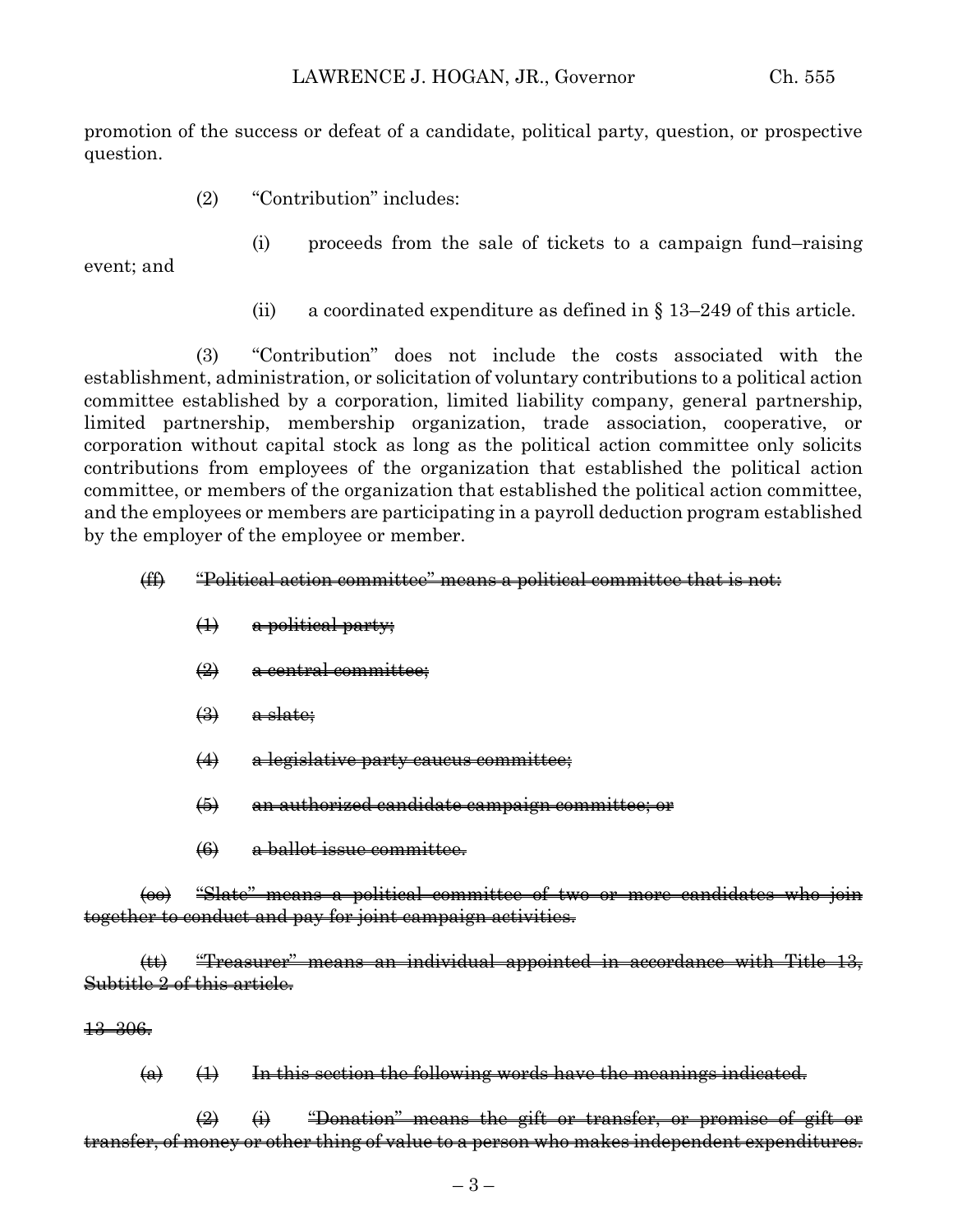(ii) "Donation" does not include any amount of money or any other

thing of value:

1. received by a person in the ordinary course of any trade or business conducted by the person, whether for profit or not for profit, or in the form of investments in the person's business; or

 $\frac{2}{2}$ . A. that the donor and the person receiving the money or thing of value expressly agree in writing may not be used for independent expenditures; and

B. in the case of a monetary donation, is deposited in a separate bank account that is never used for independent expenditures.

## **13–504.1.**

**AS TO CONTRIBUTIONS TO THE COUNTY EXECUTIVE OF ANNE ARUNDEL COUNTY OR TO A MEMBER OF THE ANNE ARUNDEL COUNTY COUNCIL OR A CANDIDATE FOR ELECTION AS THE COUNTY EXECUTIVE OF ANNE ARUNDEL COUNTY OR AS A MEMBER OF THE ANNE ARUNDEL COUNTY COUNCIL, TITLE 5, SUBTITLE 8, PART XI OF THE GENERAL PROVISIONS ARTICLE MAY APPLY.**

# **Article – General Provisions**

5–104.

(a) Except as provided in subsections (b) and (c) of this section **AND IN SECTION § 5–871 OF THIS TITLE**, this title shall be administered and implemented by the Ethics Commission.

**5–867. RESERVED.**

**5–868. RESERVED.**

**PART XI. SPECIAL PROVISIONS FOR ANNE ARUNDEL COUNTY.**

**5–869.**

**(A) IN THIS PART THE FOLLOWING WORDS HAVE THE MEANINGS INDICATED.**

**(B) (1) "CANDIDATE" MEANS AN INDIVIDUAL WHO FILES A CERTIFICATE OF CANDIDACY FOR:**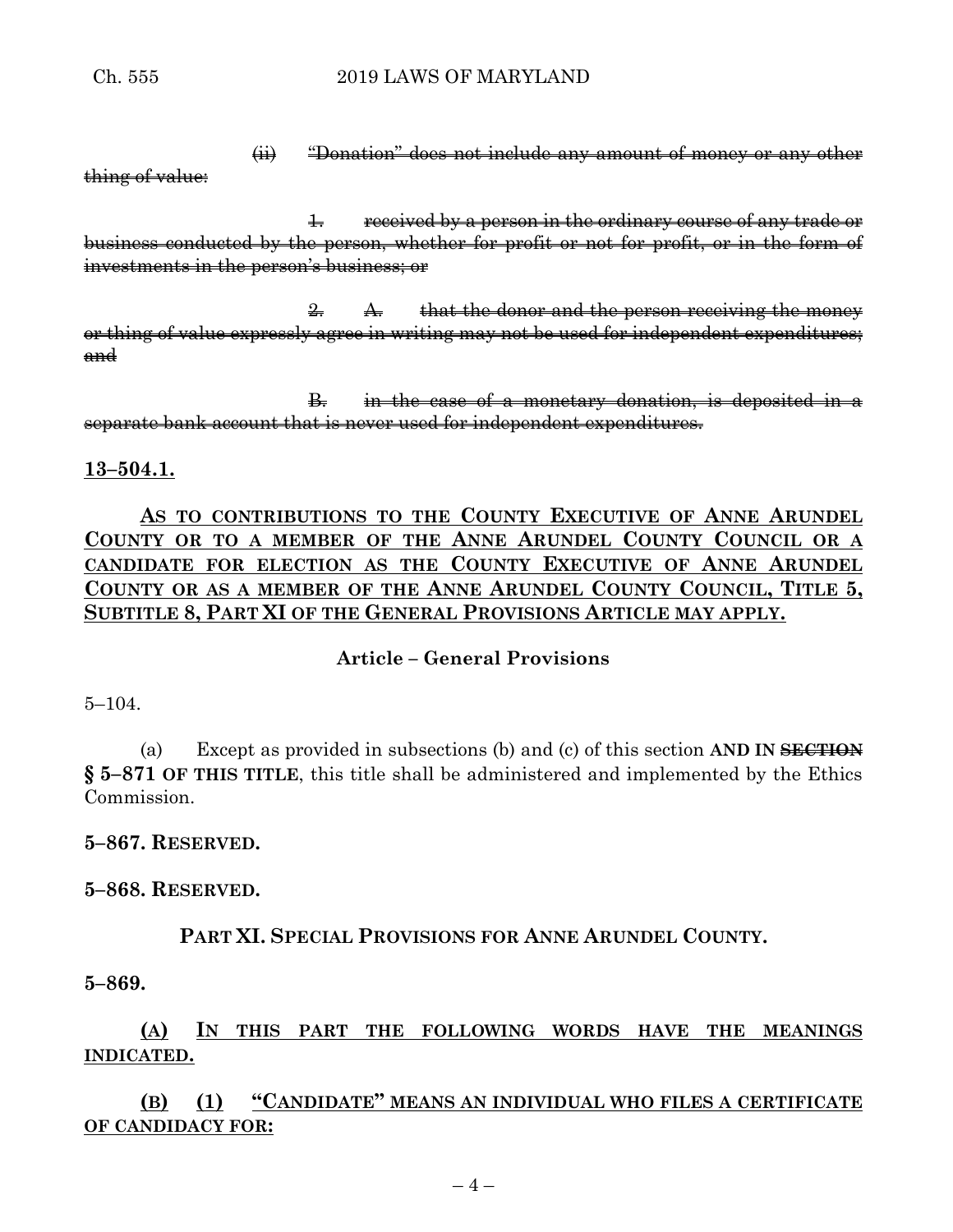# **(I) ELECTION TO THE COUNTY COUNCIL; OR**

# **(II) COUNTY EXECUTIVE.**

**(2) "CANDIDATE" INCLUDES AN INCUMBENT MEMBER OF THE COUNTY COUNCIL AND AN INCUMBENT COUNTY EXECUTIVE.**

**(C) "COUNTY COUNCIL" MEANS THE COUNTY COUNCIL OF ANNE ARUNDEL COUNTY.**

**(D) "COUNTY EXECUTIVE" MEANS THE COUNTY EXECUTIVE OF ANNE ARUNDEL COUNTY.**

**5–870.**

**(A) THE COUNTY COUNCIL MAY ENACT A LOCAL LAW TO REGULATE THE PARTICIPATION OF A MEMBER OF THE COUNTY COUNCIL OR THE COUNTY EXECUTIVE IN ANY LEGISLATIVE ACTION RELEVANT TO A ZONING CHANGE OR AMENDMENT, OR TO A LAND USE APPLICATION THAT IS BEFORE THE OFFICE OF PLANNING AND ZONING OR THE DEPARTMENT OF INSPECTIONS AND PERMITS, IF THE MEMBER OF THE COUNTY COUNCIL OR THE COUNTY EXECUTIVE ACCEPTS OR HAS ACCEPTED, OR AS A CANDIDATE ACCEPTED, A CAMPAIGN CONTRIBUTION FROM AN INDIVIDUAL OR A BUSINESS ENTITY INVOLVED WITH THE ACTION OR APPLICATION.**

**(B) THE COUNTY COUNCIL MAY ENACT A LOCAL LAW TO PROHIBIT OR OTHERWISE REGULATE CAMPAIGN CONTRIBUTIONS MADE TO, OR FOR THE BENEFIT OF, A MEMBER OF THE COUNTY COUNCIL, THE COUNTY EXECUTIVE, OR A CANDIDATE FOR ELECTION TO THE COUNTY COUNCIL OR COUNTY EXECUTIVE BY AN INDIVIDUAL OR A BUSINESS ENTITY INVOLVED WITH A LEGISLATIVE ACTION RELEVANT TO A ZONING CHANGE OR AMENDMENT, OR TO A LAND USE APPLICATION THAT IS BEFORE THE OFFICE OF PLANNING AND ZONING OR THE DEPARTMENT OF INSPECTIONS AND PERMITS.**

**5–871.**

**IF THE COUNTY COUNCIL ENACTS A LOCAL LAW UNDER § 5–870 OF THIS SUBTITLE, THE ANNE ARUNDEL COUNTY ETHICS COMMISSION SHALL ADMINISTER AND IMPLEMENT THE PROVISIONS OF THE LOCAL LAW.**

**(A) IN THIS PART THE FOLLOWING WORDS HAVE THE MEANINGS INDICATED.**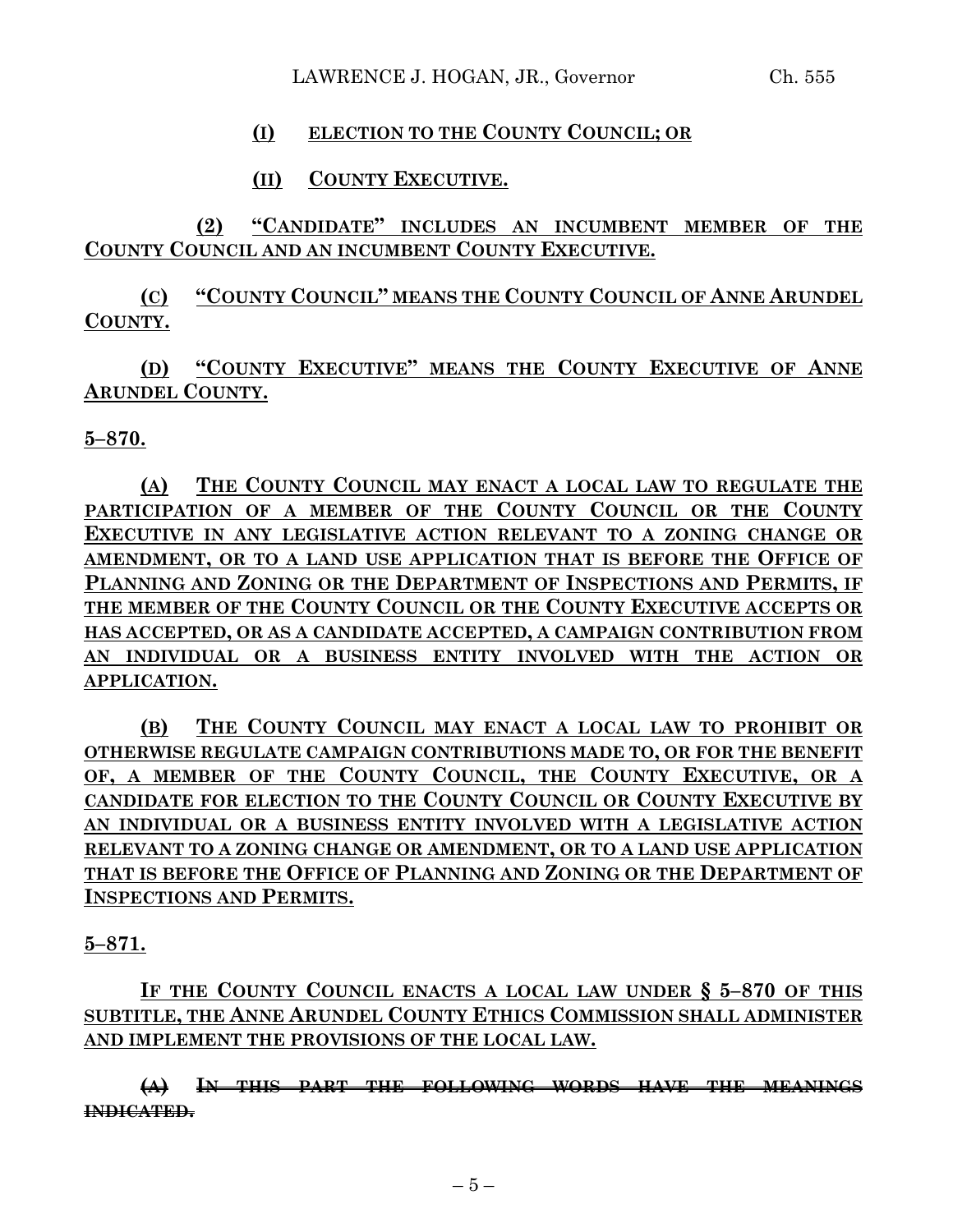**(B) (1) "AGENT" MEANS AN INDIVIDUAL OR A BUSINESS ENTITY HIRED OR RETAINED BY AN APPLICANT FOR ANY PURPOSE RELATING TO THE LAND THAT IS THE SUBJECT OF AN APPLICATION IF THE INDIVIDUAL OR BUSINESS ENTITY IS:**

- **(I) AN ACCOUNTANT;**
- **(II) AN ATTORNEY;**
- **(III) AN ARCHITECT;**
- **(IV) AN ENGINEER;**
- **(V) A LAND USE CONSULTANT;**
- **(VI) AN ECONOMIC CONSULTANT;**
- **(VII) A REAL ESTATE AGENT;**
- **(VIII) A REAL ESTATE BROKER;**
- **(IX) A TRAFFIC CONSULTANT; OR**
- **(X) A TRAFFIC ENGINEER.**
- **(2) "AGENT" INCLUDES:**

**(I) AS TO A CORPORATION DESCRIBED IN PARAGRAPH (1) OF THIS SUBSECTION, ITS OFFICERS, DIRECTORS, AND MAJORITY STOCKHOLDERS WHO ARE ENGAGED IN SUBSTANTIVE ACTIVITIES RELATING SPECIFICALLY TO LAND DEVELOPMENT IN ANNE ARUNDEL COUNTY AS A REGULAR PART OF THEIR ONGOING BUSINESS ACTIVITIES;**

**(II) AS TO A PARTNERSHIP OR LIMITED PARTNERSHIP DESCRIBED IN PARAGRAPH (1) OF THIS SUBSECTION, ITS GENERAL PARTNERS AND LIMITED PARTNERS WHO ARE ENGAGED IN SUBSTANTIVE ACTIVITIES RELATING SPECIFICALLY TO LAND DEVELOPMENT IN ANNE ARUNDEL COUNTY AS A REGULAR PART OF THEIR ONGOING BUSINESS ACTIVITIES; AND**

**(III) AS TO A JOINT VENTURE DESCRIBED IN PARAGRAPH (1) OF THIS SUBSECTION, THE PRINCIPAL MEMBERS OF THE JOINT VENTURE WHO ARE ENGAGED IN SUBSTANTIVE ACTIVITIES RELATING SPECIFICALLY TO LAND DEVELOPMENT IN ANNE ARUNDEL COUNTY AS A REGULAR PART OF THEIR ONGOING BUSINESS ACTIVITIES.**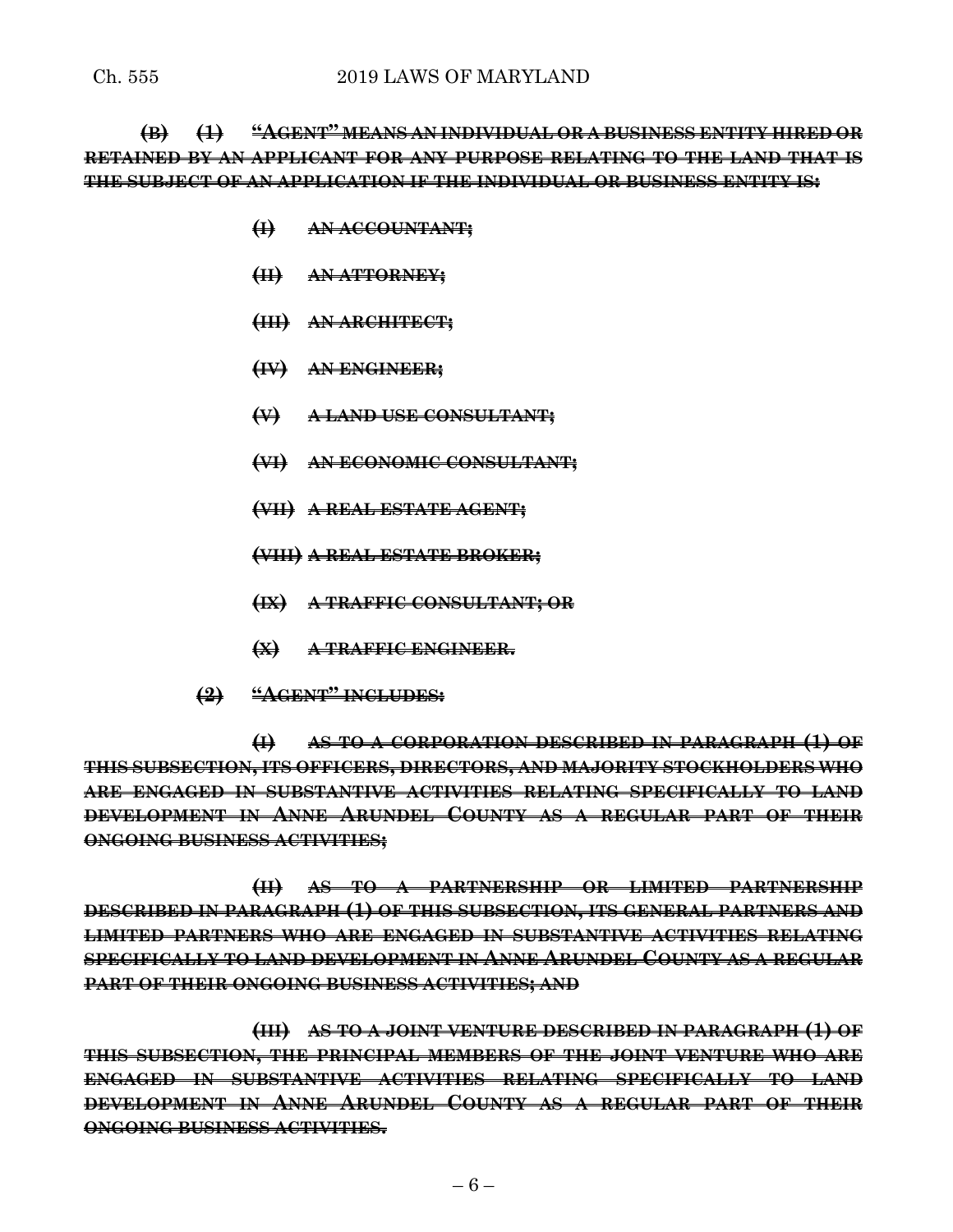LAWRENCE J. HOGAN, JR., Governor Ch. 555

**(C) (1) "APPLICANT" MEANS AN INDIVIDUAL OR A BUSINESS ENTITY THAT IS:**

**(I) A TITLE OWNER OR CONTRACT PURCHASER OF LAND THAT IS THE SUBJECT OF AN APPLICATION;**

**(II) A TRUSTEE THAT HAS AN INTEREST IN LAND THAT IS THE SUBJECT OF AN APPLICATION, EXCLUDING A TRUSTEE DESCRIBED IN A MORTGAGE OR DEED OF TRUST; OR**

**(III) A HOLDER OF AT LEAST A 5% INTEREST IN A BUSINESS ENTITY THAT HAS AN INTEREST IN LAND THAT IS THE SUBJECT OF AN APPLICATION, BUT ONLY IF:**

**1. THE HOLDER OF AT LEAST A 5% INTEREST HAS SUBSTANTIVE INVOLVEMENT IN DIRECTING THE AFFAIRS OF THE BUSINESS ENTITY WITH AN INTEREST IN THE LAND THAT IS THE SUBJECT OF AN APPLICATION WITH SPECIFIC REGARD TO THE DISPOSITION OF THAT LAND; OR**

**2. THE HOLDER OF AT LEAST A 5% INTEREST IS ENGAGED IN SUBSTANTIVE ACTIVITIES SPECIFICALLY PERTAINING TO LAND DEVELOPMENT IN ANNE ARUNDEL COUNTY AS A REGULAR PART OF THE BUSINESS ENTITY'S ONGOING BUSINESS ACTIVITIES.**

**(2) "APPLICANT" INCLUDES:**

**(I) ANY BUSINESS ENTITY IN WHICH A PERSON DESCRIBED IN PARAGRAPH (1) OF THIS SUBSECTION HOLDS AT LEAST A 5% INTEREST; AND**

**(II) THE DIRECTORS AND OFFICERS OF A BUSINESS ENTITY THAT ACTUALLY HOLDS TITLE TO THE LAND OR IS A CONTRACT PURCHASER OF THE LAND THAT IS THE SUBJECT OF AN APPLICATION.**

**(3) "APPLICANT" DOES NOT INCLUDE:**

**(I) A FINANCIAL INSTITUTION THAT HAS LOANED MONEY OR EXTENDED FINANCING FOR THE ACQUISITION, DEVELOPMENT, OR CONSTRUCTION OF IMPROVEMENTS ON ANY LAND THAT IS THE SUBJECT OF AN APPLICATION;**

**(II) A MUNICIPAL CORPORATION OR PUBLIC CORPORATION;**

**(III) A PUBLIC AUTHORITY;**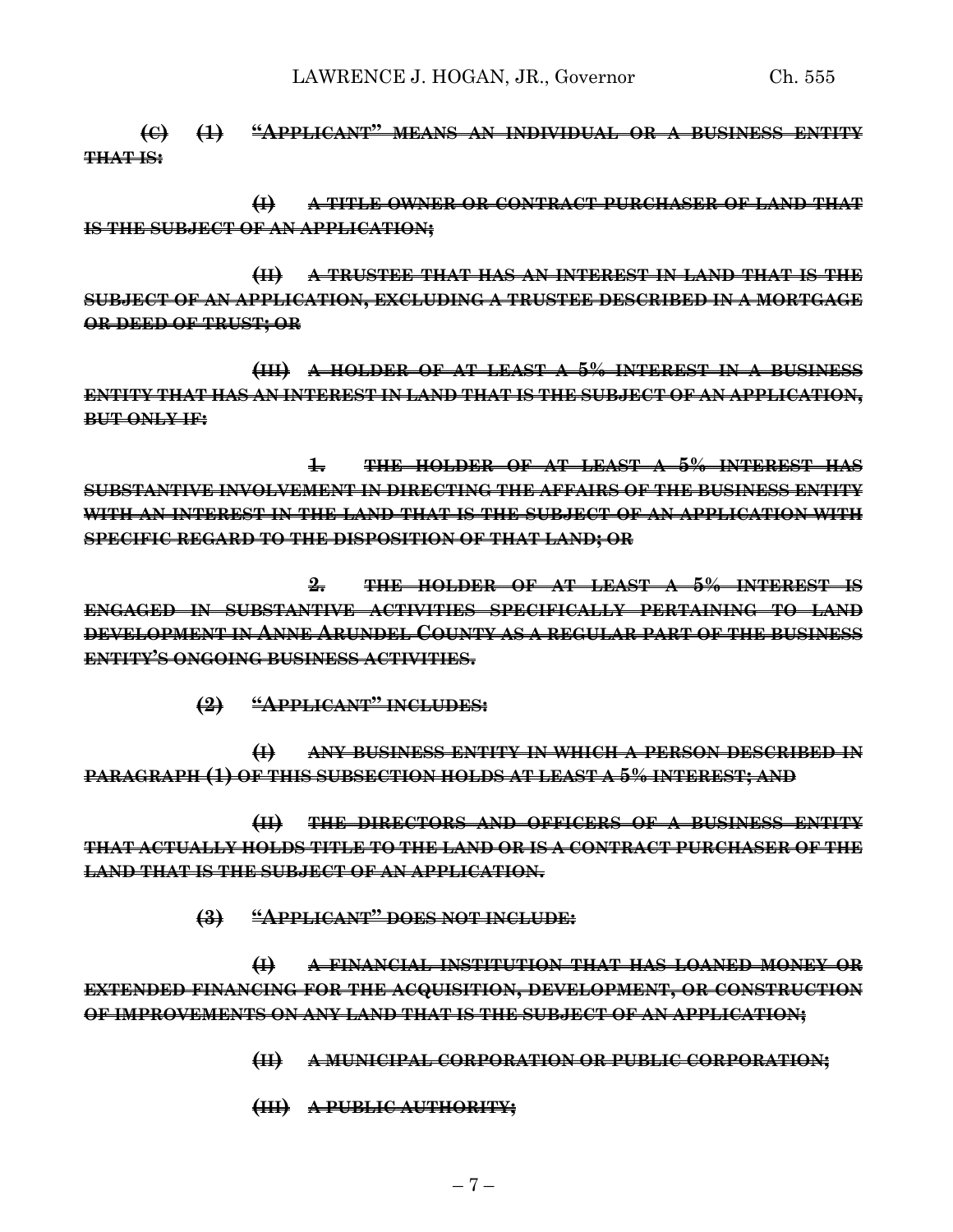**(IV) A PUBLIC UTILITY REGULATED BY THE PUBLIC SERVICE COMMISSION IN ANY INSTANCE WHERE THE UTILITY IS ENGAGED IN OR CONDUCTING REGULATED ACTIVITIES THAT HAVE BEEN APPROVED BY THE PUBLIC SERVICE COMMISSION OR ARE ALLOWED UNDER DIVISION I OF THE PUBLIC UTILITIES ARTICLE; OR**

**(V) THE DIRECTORS AND OFFICERS OF ANY ENTITY THAT DOES NOT HOLD TITLE TO THE LAND OR IS NOT THE CONTRACT PURCHASER OF THE LAND THAT IS THE SUBJECT OF AN APPLICATION.**

- **(D) "APPLICATION" MEANS:**
	- **(1) AN APPLICATION OR A REQUEST FOR:**
		- **(I) A ZONING MAP AMENDMENT;**
		- **(II) A ZONING ORDINANCE TEXT AMENDMENT;**
		- **(III) A SPECIAL EXCEPTION;**
		- **(IV) A MODIFICATION;**
		- **(V) A REVISION TO A SPECIAL EXCEPTION OR AN ASSOCIATED**

**SITE PLAN;**

**(VI) AN EXPANSION OF A LEGAL NONCONFORMING USE;**

**(VII) A REVISION TO A LEGAL NONCONFORMING USE OR AN ASSOCIATED SITE PLAN; OR**

**(VIII) A REQUEST FOR A VARIANCE FROM THE ZONING ORDINANCE, INCLUDING A REQUEST FOR A VARIANCE FROM ANY PROVISION OF ANNE ARUNDEL COUNTY'S CRITICAL AREA PROGRAM;**

- **(2) AN APPLICATION TO APPROVE:**
	- **(I) A SKETCH PLAN;**
	- **(II) A FINAL PLAN;**
	- **(III) A PRELIMINARY PLAN;**
	- **(IV) A SITE DEVELOPMENT PLAN;**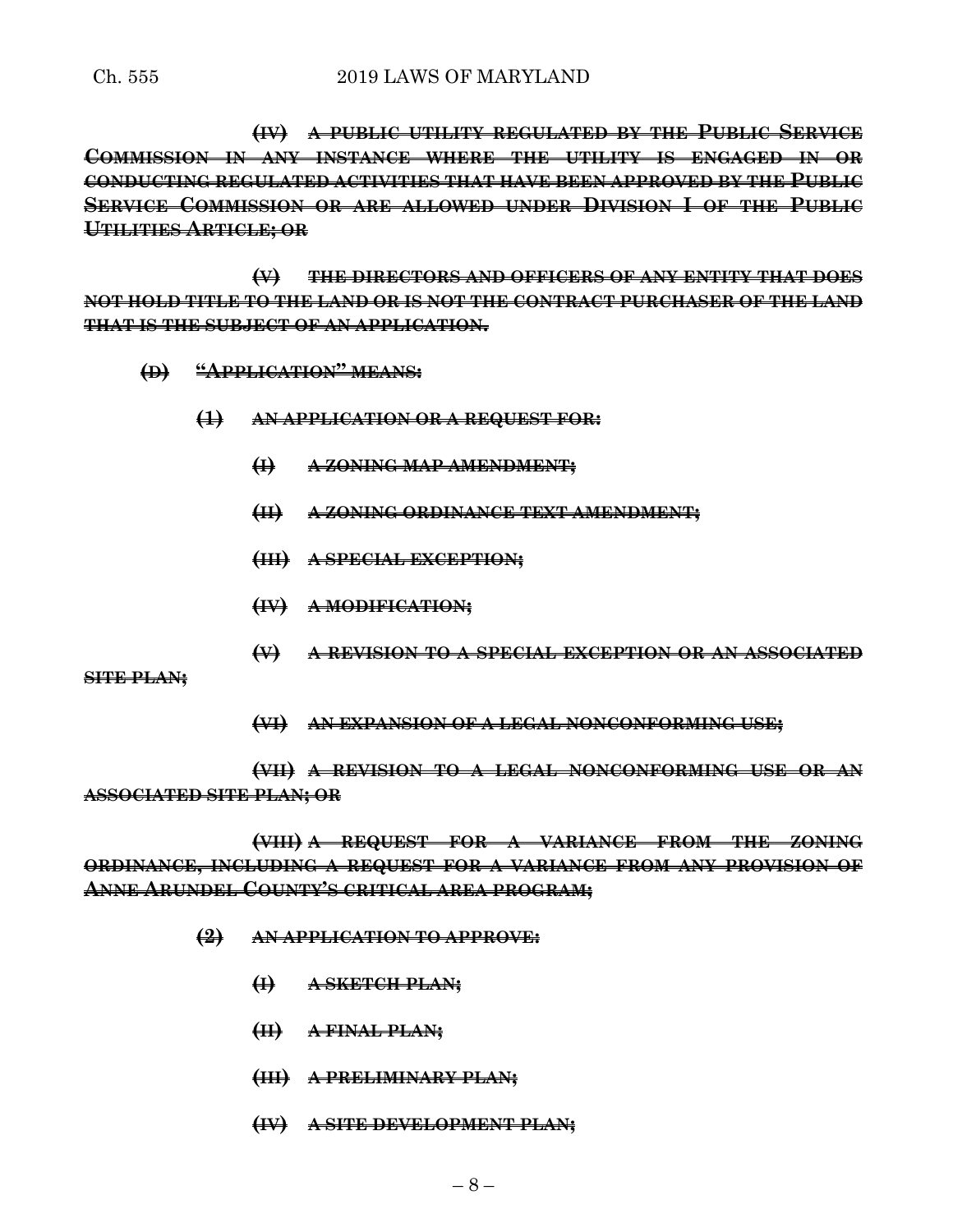**(V) A GRADING PERMIT ASSOCIATED WITH A SITE DEVELOPMENT PLAN;**

**(VI) A BUILDING PERMIT ASSOCIATED WITH A SITE DEVELOPMENT PLAN; OR**

**(VII) A PLANNED URBAN DEVELOPMENT; OR**

**(3) PARTICIPATION IN PASSING COMPREHENSIVE REZONING LEGISLATION OR AN AMENDMENT TO COMPREHENSIVE REZONING LEGISLATION BY APPEARANCE AT A PUBLIC HEARING, FILING A STATEMENT IN THE OFFICIAL RECORD, OR OTHER SIMILAR COMMUNICATION TO A MEMBER OF THE COUNTY COUNCIL, WHERE THE INTENT IS TO INTENSIFY THE ZONING CATEGORY APPLICABLE TO THE LAND OF THE APPLICANT.**

**(E) "AUTHORIZED CANDIDATE POLITICAL COMMITTEE" HAS THE MEANING STATED IN § 1–101 OF THE ELECTION LAW ARTICLE.**

- **(F) "BUSINESS ENTITY" MEANS:**
	- **(1) A CORPORATION;**
	- **(2) A GENERAL PARTNERSHIP;**
	- **(3) A JOINT VENTURE;**
	- **(4) A LIMITED LIABILITY COMPANY;**
	- **(5) A LIMITED PARTNERSHIP; OR**
	- **(6) A SOLE PROPRIETORSHIP.**

**(G) (1) "CANDIDATE" MEANS AN INDIVIDUAL WHO FILES A CERTIFICATE OF CANDIDACY FOR:**

- **(I) ELECTION TO THE COUNTY COUNCIL; OR**
- **(II) COUNTY EXECUTIVE.**

**(2) "CANDIDATE" INCLUDES AN INCUMBENT MEMBER OR COUNTY EXECUTIVE.**

**(H) "CONTRIBUTION" HAS THE MEANING STATED IN § 1–101 OF THE ELECTION LAW ARTICLE.**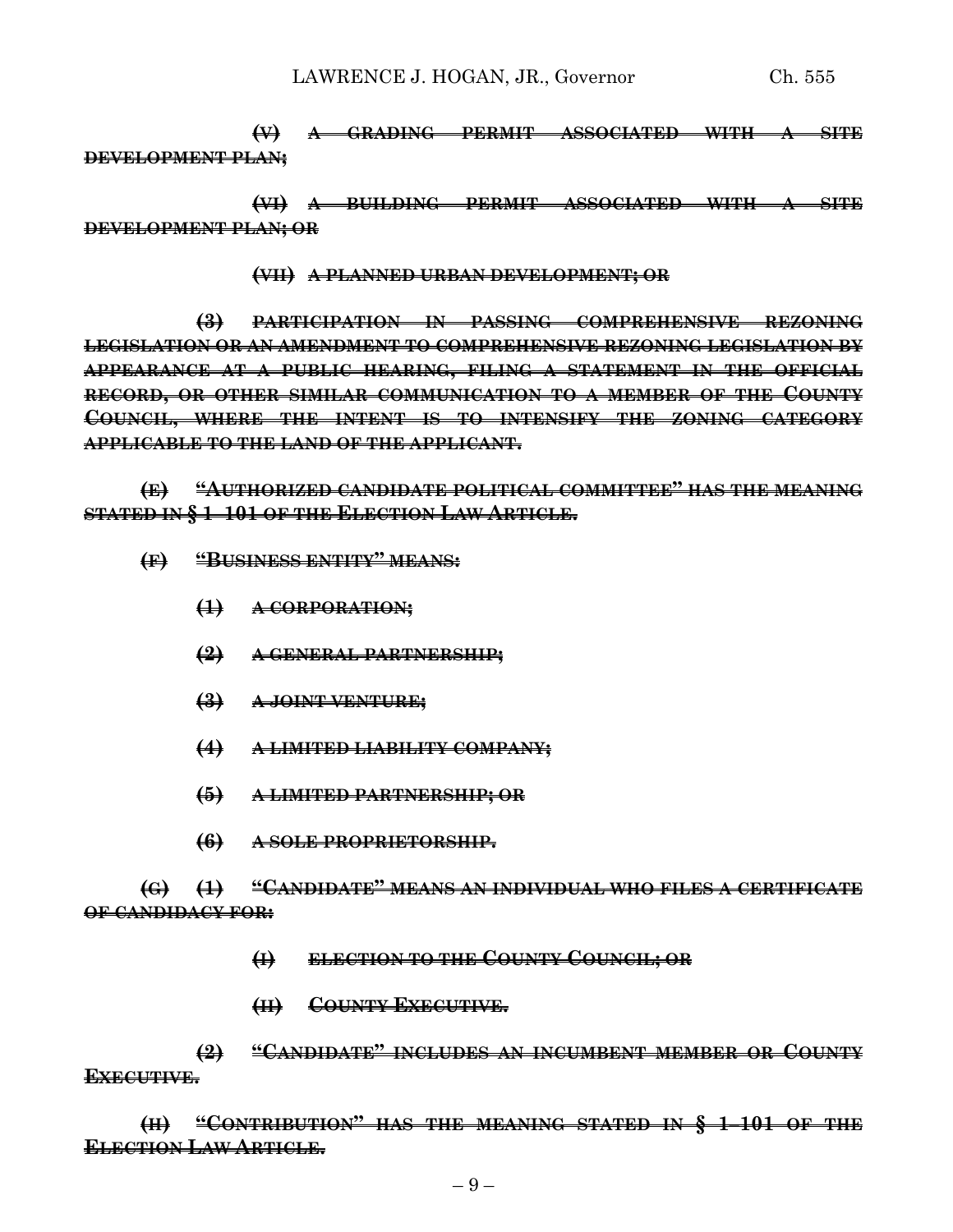**(I) "CONTRIBUTOR" MEANS A PERSON OR BUSINESS ENTITY THAT MAKES A QUALIFYING CONTRIBUTION.**

**(J) "COUNTY COUNCIL" MEANS THE COUNTY COUNCIL OF ANNE ARUNDEL COUNTY.**

**(K) "COUNTY EXECUTIVE" MEANS THE COUNTY EXECUTIVE OF ANNE ARUNDEL COUNTY.**

**(L) "DONATION" HAS THE MEANING STATED IN § 13–306 OF THE ELECTION LAW ARTICLE.**

**(M) "IMMEDIATE FAMILY MEMBER" MEANS:**

- **(1) A SPOUSE;**
- **(2) A CHILD;**
- **(3) A STEPCHILD;**
- **(4) A PARENT;**
- **(5) A SIBLING; OR**
- **(6) A GRANDPARENT.**

**(N) "MEMBER" INCLUDES ANY CANDIDATE OR PERSON DULY ELECTED OR APPOINTED WHO TAKES THE OATH OF OFFICE AS A MEMBER OF THE COUNTY COUNCIL.**

**(O) (1) "PENDENCY OF THE APPLICATION" MEANS THE TIME BETWEEN THE ACCEPTANCE OF A FILING OF AN APPLICATION BY THE APPROPRIATE AGENCY AND EXPIRATION OF THE TIME UNDER WHICH AN APPEAL ON THE APPLICATION MAY BE TAKEN.**

**(2) "PENDENCY OF THE APPLICATION" DOES NOT INCLUDE A PERIOD DURING WHICH:**

**(I) ACTION ON THE APPLICATION IS UNDER JUDICIAL REVIEW;**

**OR**

**(II) JUDICIAL REVIEW MAY BE REQUESTED.**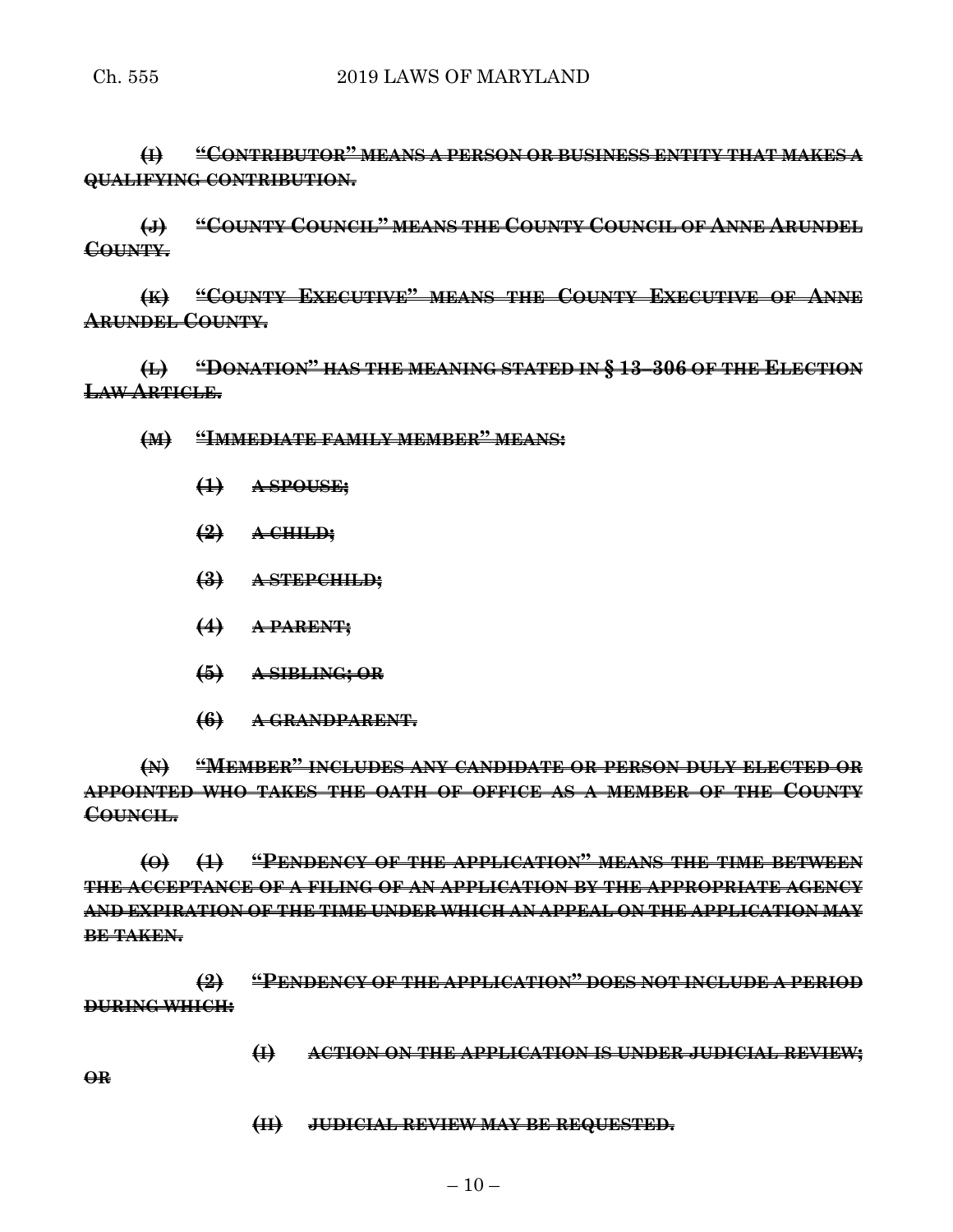**(P) "POLITICAL ACTION COMMITTEE" HAS THE MEANING STATED IN § 1–101 OF THE ELECTION LAW ARTICLE.**

**(Q) "QUALIFYING CONTRIBUTION" MEANS A CONTRIBUTION OR DONATION:**

**(1) BY A PERSON OR ATTRIBUTED TO A PERSON THAT IS TO OR FOR THE BENEFIT OF A CANDIDATE, MEMBER, OR COUNTY EXECUTIVE; AND**

**(2) MADE ON OR AFTER APRIL 8, 2019.**

**(R) "SLATE" HAS THE MEANING STATED IN § 1–101 OF THE ELECTION LAW ARTICLE.**

**(S) "TREASURER" HAS THE MEANING STATED IN § 1–101 OF THE ELECTION LAW ARTICLE.**

**5–870.**

**(A) (1) AN APPLICANT OR AGENT OF THE APPLICANT, OR AN IMMEDIATE FAMILY MEMBER OF AN APPLICANT OR AGENT OF THE APPLICANT, MAY NOT MAKE A QUALIFYING CONTRIBUTION TO A CANDIDATE DURING THE PENDENCY OF AN APPLICATION.**

**(2) A POLITICAL ACTION COMMITTEE UNDER THE DIRECTION OR CONTROL OF THE APPLICANT OR AGENT, OR IMMEDIATE FAMILY MEMBER OF AN APPLICANT OR AGENT, MAY NOT MAKE A TRANSFER TO A CANDIDATE'S AUTHORIZED CANDIDATE CAMPAIGN COMMITTEE OR A SLATE TO WHICH THE CANDIDATE BELONGS.**

**(B) (1) EXCEPT AS PROVIDED IN PARAGRAPH (2) OF THIS SUBSECTION, AFTER AN APPLICATION HAS BEEN FILED, A MEMBER MAY NOT VOTE OR PARTICIPATE IN ANY WAY IN THE PROCEEDING ON THE APPLICATION IF THE MEMBER, DURING THE 48–MONTH PERIOD BEFORE THE FILING OF THE APPLICATION, RECEIVED OR WAS THE BENEFICIARY OF A QUALIFYING CONTRIBUTION DURING THE 48–MONTH PERIOD BEFORE THE FILING OF THE APPLICATION OR DURING THE PENDENCY OF THE APPLICATION FROM ANY OF THE APPLICANTS OR THE AGENTS OF THE APPLICANTS, OR THE IMMEDIATE FAMILY MEMBERS OF ANY OF THE APPLICANTS OR AGENTS OF THE APPLICANTS.**

**(2) A MEMBER IS NOT SUBJECT TO THE REQUIREMENTS OF PARAGRAPH (1) OF THIS SUBSECTION IF:**

**(I) 1. A TRANSFER TO THE MEMBER'S AUTHORIZED CANDIDATE POLITICAL COMMITTEE OR A SLATE TO WHICH THE MEMBER BELONGS**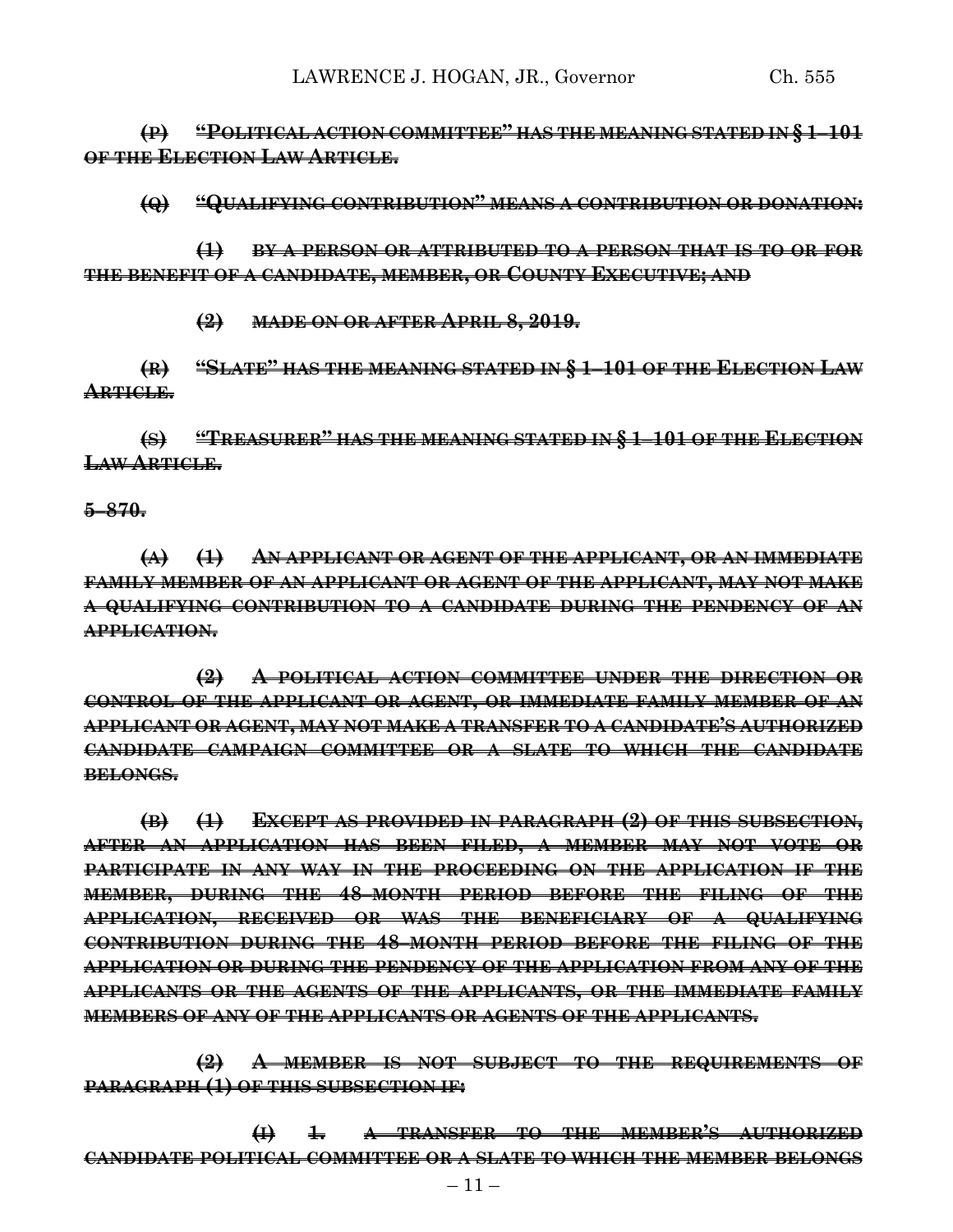**OR BELONGED DURING THE 48–MONTH PERIOD BEFORE THE FILING OF THE APPLICATION WAS MADE BY A POLITICAL ACTION COMMITTEE TO WHICH AN APPLICANT OR AGENT, OR IMMEDIATE FAMILY MEMBER OF AN APPLICANT OR AGENT, HAD MADE A CONTRIBUTION;**

**2. THE APPLICANT, AGENT, OR IMMEDIATE FAMILY MEMBER MADE THE CONTRIBUTION TO THE POLITICAL ACTION COMMITTEE WITHOUT ANY INTENT TO SUBVERT THE PURPOSES OF THIS SUBTITLE;**

**3. THE APPLICANT'S, AGENT'S, OR IMMEDIATE FAMILY MEMBER'S CONTRIBUTION TO THE POLITICAL ACTION COMMITTEE AND THE POLITICAL ACTION COMMITTEE'S TRANSFER ARE DISCLOSED IN AN AFFIDAVIT; AND**

**4. THE TRANSFER IS RETURNED TO THE POLITICAL ACTION COMMITTEE BY THE MEMBER, OR THE CONTRIBUTION IS RETURNED TO THE APPLICANT, AGENT, OR IMMEDIATE FAMILY MEMBER BY THE POLITICAL ACTION COMMITTEE WITHIN 10 DAYS OF THE APPLICATION BEING FILED; OR**

**(II) DURING THE 48–MONTH PERIOD BEFORE THE FILING OF THE APPLICATION:**

**1. AN APPLICANT, AGENT, OR IMMEDIATE FAMILY MEMBER OF AN APPLICANT OR AGENT MADE A DONATION OR CONTRIBUTION FOR THE BENEFIT OF A CANDIDATE TO:**

**A. A POLITICAL ACTION COMMITTEE REQUIRED TO FILE A DISCLOSURE REPORT UNDER § 13–309.1 OF THE ELECTION LAW ARTICLE;**

**B. A PERSON REQUIRED TO FILE AN INDEPENDENT EXPENDITURE REPORT UNDER § 13–306 OF THE ELECTION LAW ARTICLE; OR**

**C. A PERSON REQUIRED TO FILE AN ELECTIONEERING COMMUNICATION REPORT UNDER § 13–307 OF THE ELECTION LAW ARTICLE;**

**2. AN APPLICANT, AGENT, OR IMMEDIATE FAMILY MEMBER OF AN APPLICANT OR AGENT MADE THE DONATION OR CONTRIBUTION TO THE POLITICAL ACTION COMMITTEE OR PERSON WITHOUT ANY INTENT TO SUBVERT THE PURPOSES OF THIS SUBTITLE;**

**3. AN APPLICANT, AGENT, OR IMMEDIATE FAMILY MEMBER OF AN APPLICANT OR AGENT DISCLOSED THE DONATION OR CONTRIBUTION TO THE POLITICAL ACTION COMMITTEE OR PERSON;**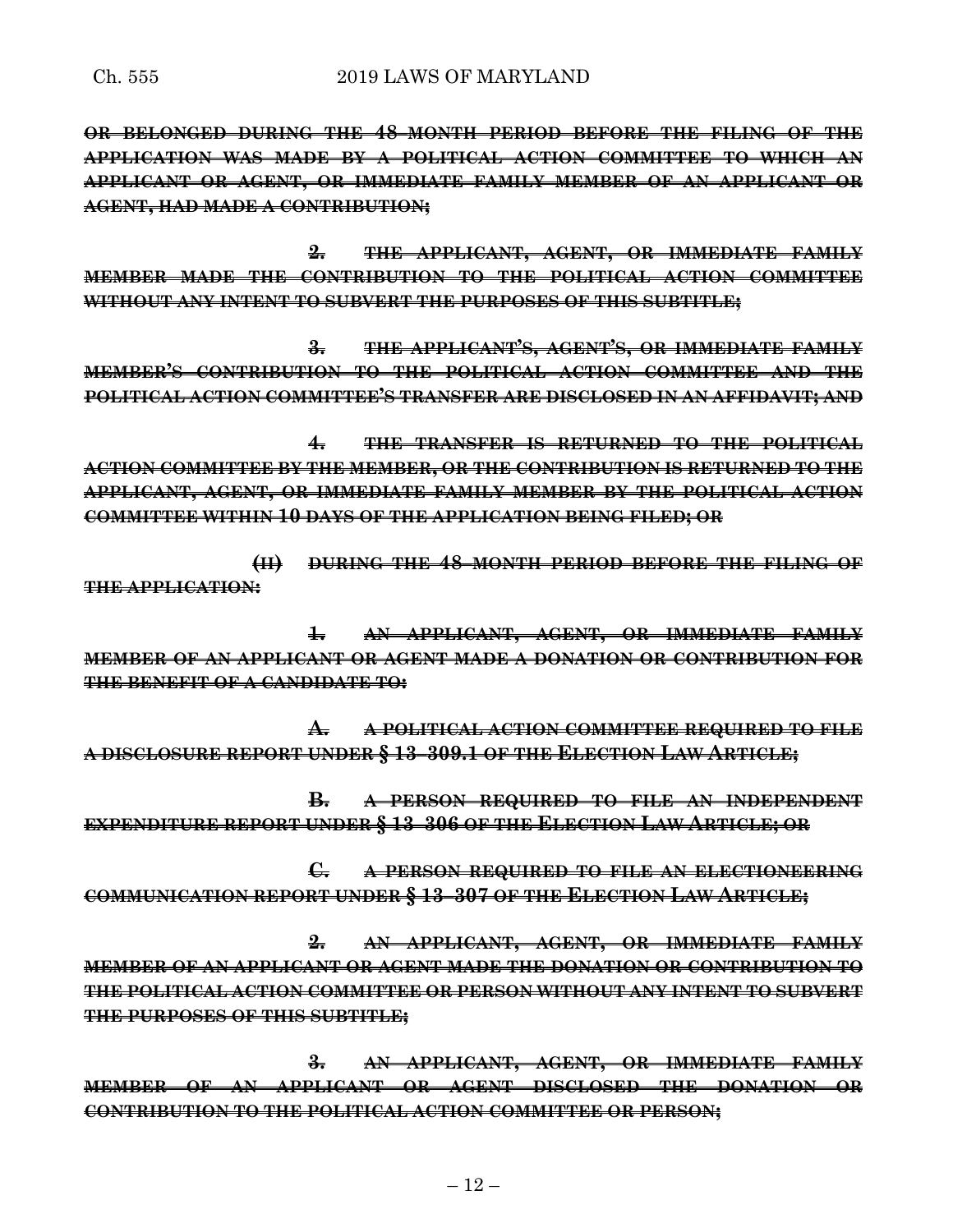**4. AN APPLICANT, AGENT, OR IMMEDIATE FAMILY MEMBER OF AN APPLICANT OR AGENT DISCLOSED THE EXPENDITURES THAT SUPPORT THE CANDIDATE IN AN AFFIDAVIT; AND**

**5. THE POLITICAL ACTION COMMITTEE OR PERSON RETURNED THE DONATION OR CONTRIBUTION TO THE APPLICANT, AGENT, OR IMMEDIATE FAMILY MEMBER WITHIN 10 DAYS OF THE APPLICATION BEING FILED.**

**(C) (1) AFTER AN APPLICATION IS FILED, THE APPLICANT SHALL FILE AN AFFIDAVIT UNDER OATH:**

**(I) 1. STATING TO THE BEST OF THE APPLICANT'S INFORMATION, KNOWLEDGE, AND BELIEF THAT DURING THE 48–MONTH PERIOD BEFORE THE FILING OF THE APPLICATION AND DURING THE PENDENCY OF THE APPLICATION, THE APPLICANT OR AN IMMEDIATE FAMILY MEMBER OF THE APPLICANT HAS NOT MADE ANY QUALIFYING CONTRIBUTION TO:**

**A. A MEMBER'S TREASURER;**

**B. A MEMBER'S AUTHORIZED CANDIDATE POLITICAL**

**COMMITTEE;**

**C. A SLATE TO WHICH THE MEMBER BELONGS OR BELONGED DURING THE 48–MONTH PERIOD BEFORE THE FILING OF THE APPLICATION; OR** 

**D. A PERSON THAT MADE EXPENDITURES BENEFITING THE MEMBER DURING THE 48–MONTH PERIOD BEFORE THE FILING OF THE APPLICATION AND IS REQUIRED TO FILE A REPORT UNDER § 13–306 OR § 13–307 OF THE ELECTION LAW ARTICLE;**

**2. DISCLOSING, IF A QUALIFYING CONTRIBUTION SPECIFIED UNDER ITEM 1 OF THIS ITEM WAS MADE, THE NAME OF THE MEMBER TO WHOSE TREASURER, AUTHORIZED CANDIDATE POLITICAL COMMITTEE, SLATE TO WHICH THE MEMBER BELONGS OR BELONGED DURING THE 48–MONTH PERIOD BEFORE THE FILING OF THE APPLICATION, OR PERSON SPECIFIED UNDER ITEM 1D OF THIS ITEM THE QUALIFYING CONTRIBUTION WAS MADE; AND**

**(II) 1. STATING TO THE BEST OF THE APPLICANT'S INFORMATION, KNOWLEDGE, AND BELIEF THAT DURING THE 48–MONTH PERIOD BEFORE THE FILING OF THE APPLICATION AND DURING THE PENDENCY OF THE APPLICATION, THE APPLICANT OR AN IMMEDIATE FAMILY MEMBER OF THE APPLICANT HAS NOT SOLICITED ANY PERSON OR BUSINESS ENTITY TO MAKE A QUALIFYING CONTRIBUTION TO A MEMBER'S TREASURER, A MEMBER'S**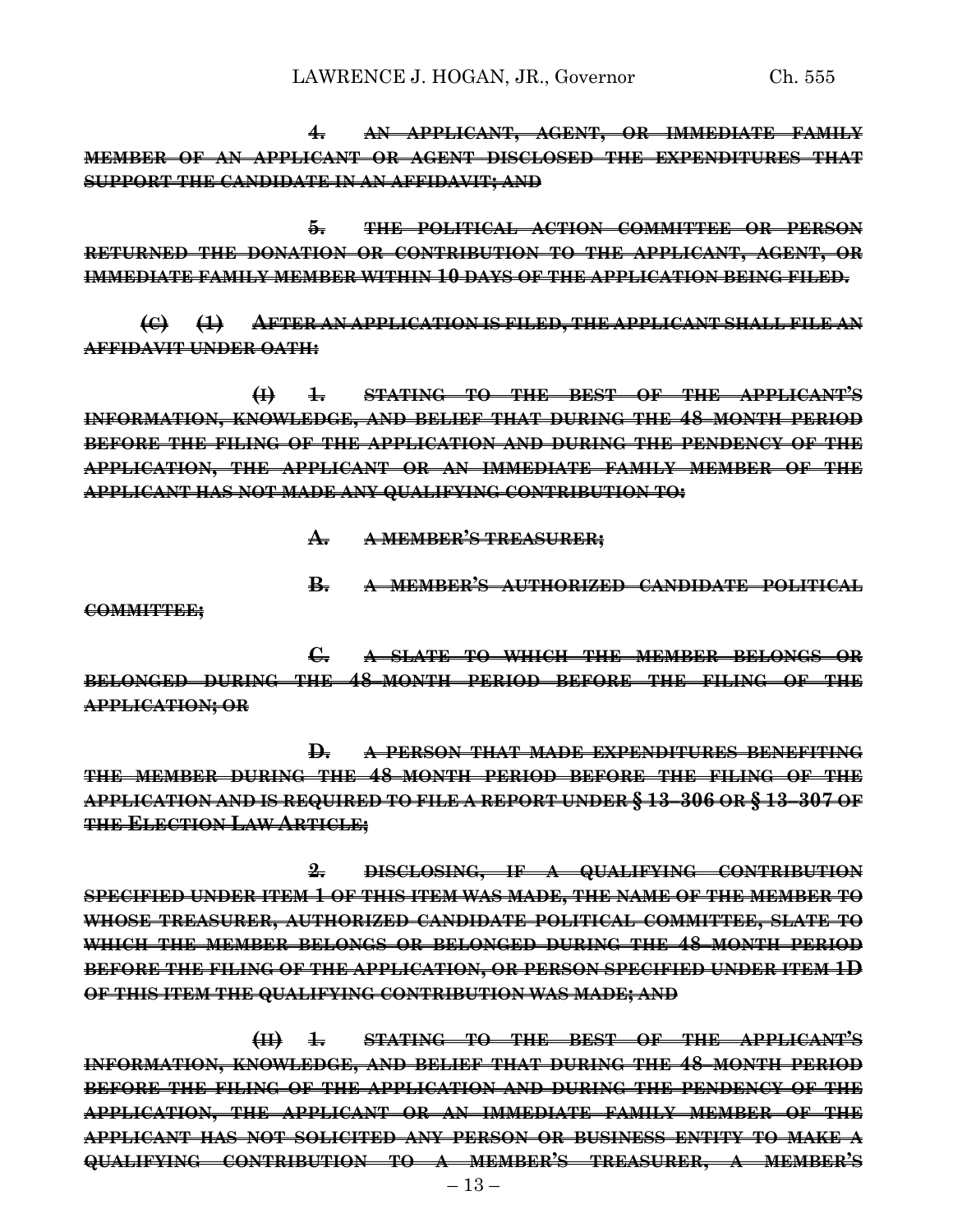**AUTHORIZED CANDIDATE POLITICAL COMMITTEE, A SLATE TO WHICH THE MEMBER BELONGS OR BELONGED DURING THE 48–MONTH PERIOD BEFORE THE FILING OF THE APPLICATION, OR A PERSON SPECIFIED UNDER ITEM (I)1D OF THIS PARAGRAPH; OR**

**2. DISCLOSING, IF A SOLICITED QUALIFYING CONTRIBUTION SPECIFIED UNDER ITEM 1 OF THIS ITEM WAS MADE, THE NAME OF THE MEMBER TO WHOSE TREASURER, AUTHORIZED CANDIDATE POLITICAL COMMITTEE, SLATE TO WHICH THE MEMBER BELONGS OR BELONGED DURING THE 48–MONTH PERIOD BEFORE THE FILING OF THE APPLICATION, OR PERSON SPECIFIED UNDER ITEM (I)1D OF THIS PARAGRAPH THE QUALIFYING CONTRIBUTION WAS MADE.**

**(2) THE AFFIDAVIT SHALL BE FILED AT LEAST 30 CALENDAR DAYS BEFORE CONSIDERATION OF THE APPLICATION BY THE COUNTY COUNCIL.**

**(3) A SUPPLEMENTAL AFFIDAVIT SHALL BE FILED WHENEVER A QUALIFYING CONTRIBUTION IS MADE AFTER THE ORIGINAL AFFIDAVIT WAS FILED.**

**(4) (I) AN APPLICANT IS NOT REQUIRED TO MAKE ANY REPRESENTATIONS IN THE AFFIDAVIT RELATING TO THE ACTIONS OF ANYONE OTHER THAN THAT APPLICANT OR AN IMMEDIATE FAMILY MEMBER OF THE APPLICANT.**

**(II) ANYONE WITH AUTHORITY TO ACT ON BEHALF OF AND BIND A BUSINESS ENTITY MAY EXECUTE AN AFFIDAVIT ON BEHALF OF THE BUSINESS ENTITY.**

**(5) THE ONLY DISCLOSURES REQUIRED UNDER THE AFFIDAVIT ARE THOSE INVOLVING INDIVIDUALS OR BUSINESS ENTITIES THAT WOULD BE SUBJECT TO THIS PART.**

**(D) (1) AN AGENT SHALL FILE AN AFFIDAVIT IN AN APPLICATION ONLY IF:**

**(I) THE AGENT HAS ACTED ON BEHALF OF THE APPLICANT WITH REGARD TO THE SPECIFIC APPLICATION; AND**

**(II) DURING THE 48–MONTH PERIOD BEFORE THE FILING OF THE APPLICATION AND DURING THE PENDENCY OF THE APPLICATION AND AFTER BECOMING AN AGENT OF THE APPLICANT:**

**1. THE AGENT OR AN IMMEDIATE FAMILY MEMBER OF THE AGENT HAS MADE A QUALIFYING CONTRIBUTION TO A MEMBER, A MEMBER'S**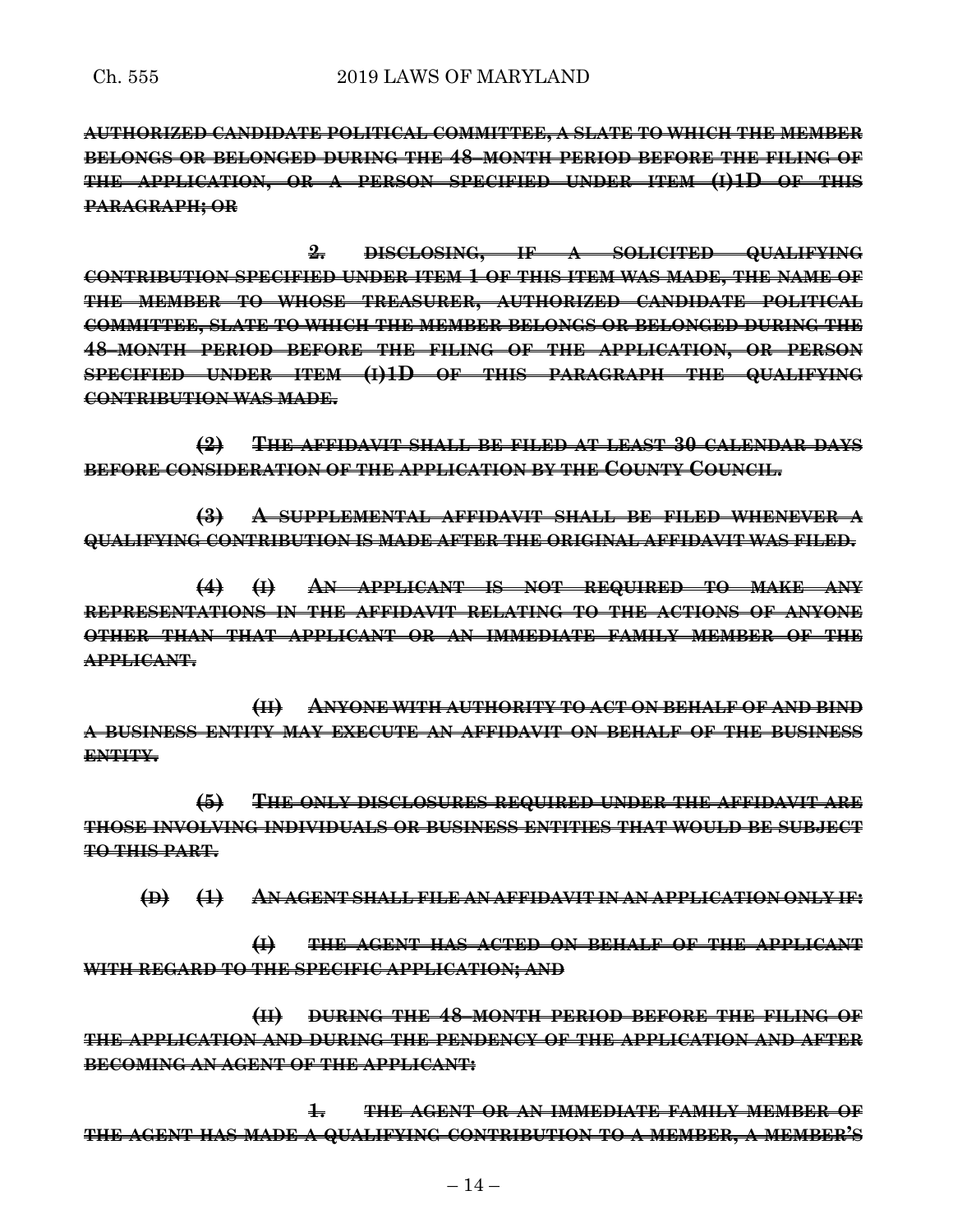**AUTHORIZED CANDIDATE POLITICAL COMMITTEE, A SLATE TO WHICH THE MEMBER BELONGS OR BELONGED DURING THE 48–MONTH PERIOD BEFORE THE FILING OF THE APPLICATION, OR PERSON SPECIFIED UNDER SUBSECTION (C)(I)1D OF THIS SECTION; OR**

**2. THE AGENT OR AN IMMEDIATE FAMILY MEMBER OF THE AGENT HAS SOLICITED ANY PERSON TO MAKE A QUALIFYING CONTRIBUTION TO A MEMBER'S TREASURER, A MEMBER'S AUTHORIZED CANDIDATE POLITICAL COMMITTEE, A SLATE TO WHICH THE MEMBER BELONGS OR BELONGED DURING THE 48–MONTH PERIOD BEFORE THE FILING OF THE APPLICATION, OR PERSON SPECIFIED UNDER SUBSECTION (C)(I)1D OF THIS SECTION.**

**(2) NOTWITHSTANDING PARAGRAPH (1)(II) OF THIS SUBSECTION, AN AGENT SHALL DISCLOSE IN THE AFFIDAVIT A QUALIFYING CONTRIBUTION MADE BEFORE BECOMING AN AGENT IF THE AGENT OR AN IMMEDIATE FAMILY MEMBER OF THE AGENT:**

**(I) MADE THE QUALIFYING CONTRIBUTION BY PREARRANGEMENT OR IN COORDINATION WITH ONE OR MORE APPLICANTS; OR**

**(II) ACTED AS AN AGENT AS TO ANY OTHER APPLICATION FILED DURING THE 48–MONTH PERIOD BEFORE THE FILING OF THE APPLICATION.**

**(E) (1) EXCEPT AS PROVIDED IN PARAGRAPH (2) OF THIS SUBSECTION, A CONTRIBUTOR, MEMBER, OR POLITICAL ACTION COMMITTEE IS SUBJECT TO THIS PART IF A QUALIFYING CONTRIBUTION IS MADE BY THE CONTRIBUTOR OR A TRANSFER IS MADE BY THE POLITICAL ACTION COMMITTEE TO:**

- **(I) THE CANDIDATE;**
- **(II) THE CANDIDATE'S CONTINUING POLITICAL COMMITTEE; OR**

**(III) A SLATE TO WHICH THE MEMBER BELONGS OR BELONGED DURING THE 48–MONTH PERIOD BEFORE THE FILING OF THE APPLICATION.**

**(2) THIS PART DOES NOT APPLY TO:**

**(I) ANY TRANSFER TO THE AUTHORIZED CANDIDATE POLITICAL COMMITTEE OF A MEMBER BY AN AUTHORIZED CANDIDATE POLITICAL COMMITTEE OF ANOTHER INDIVIDUAL RUNNING FOR ELECTIVE OFFICE OR SLATE; OR**